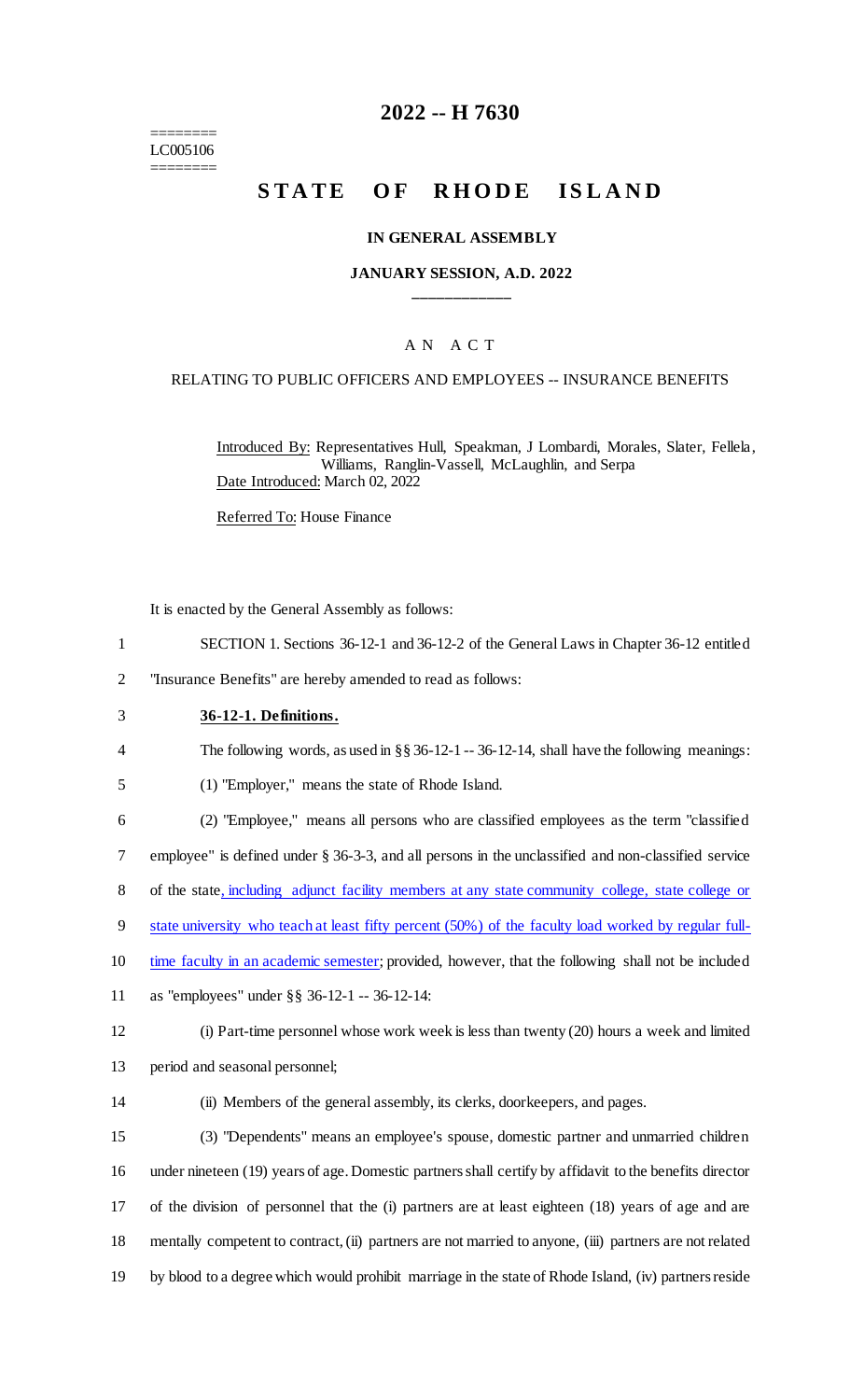together and have resided together for at least one year, (v) partners are financially interdependent as evidenced by at least two (2) of the following: (A) domestic partnership agreement or relationship contract; (B) joint mortgage or joint ownership of primary residence, (C) two (2) of: (I) joint ownership of motor vehicle; (II) joint checking account; (III) joint credit account; (IV) 5 joint lease; and/or (D) the domestic partner has been designated as a beneficiary for the employee's will, retirement contract or life insurance. Misrepresentation of information in the affidavit will result in an obligation to repay the benefits received, and a civil fine not to exceed one thousand dollars (\$1,000) enforceable by the attorney general and payable to the general fund. The employee will notify the benefits director of the division of personnel by completion of a form prescribed by the benefits director when the domestic partnership ends.

 (4) "Retired employee," means all persons retired from the active service of the state, who, immediately prior to retirement, were employees of the state as determined by the retirement board under § 36-8-1, and also all retired teachers who have elected to come under the employees' retirement system of the state of Rhode Island.

 (5) "State retiree," means all persons retired from the active service of the state who, immediately prior to retirement, were employees of the state as determined by the retirement board under § 36-8-1.

 (6) "Teacher retiree," means all retired teachers who have elected to come under the employees' retirement system of the state of Rhode Island.

 (7) "Long-term healthcare insurance," means any insurance policy or rider advertised, marketed, offered, or designed to provide coverage for not less than twelve (12) consecutive months for each covered person on an expense incurred, indemnity, prepaid, or other basis for one or more necessary or medically necessary diagnostic, preventive, therapeutic, rehabilitative, maintenance, or personal care services, provided in a setting other than an acute care unit of a hospital. The term includes: group and individual policies or riders whether issued by insurers, fraternal benefit societies, nonprofit health, hospital, and medical service corporations; prepaid health plans, health maintenance organizations; or any similar organization. Long-term healthcare insurance shall not include: any insurance policy which is offered primarily to provide basic medicare supplement coverage; basic hospital expense coverage; basic medical-surgical expense coverage; hospital confinement indemnity coverage; major medical expense coverage; disability income protection coverage; accident only coverage; specified disease or specified accident coverage; or limited benefit health coverage. This list of excluded coverages is illustrative and is not intended to be all inclusive.

(8) "Non-Medicare-eligible retiree healthcare insurance," means the health benefit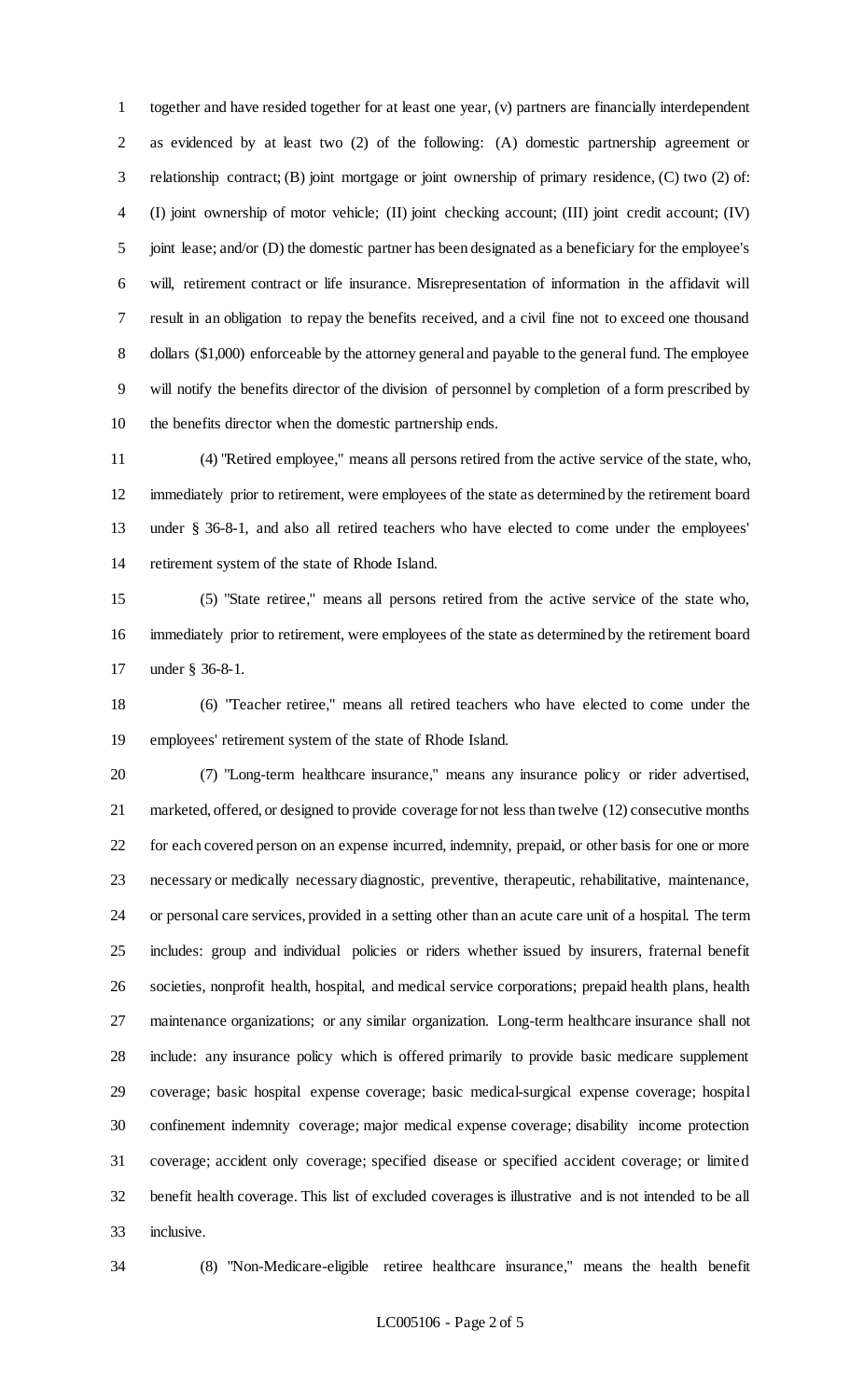employees who retire from active service of the state (subsequent to July 1, 1989), who immediately prior to retirement were employees of the state as determined by the retirement board pursuant to § 36-8-1, shall be entitled to receive until attaining Medicare eligibility. This healthcare insurance shall be equal to semi-private hospital care, surgical/medical care and major medical with a one hundred seventy-five dollar (\$175) calendar year deductible. The aforementioned program will be provided on a shared basis in accordance with § 36-12-4.

 (9) "Medicare-eligible retiree healthcare insurance," means the health benefit employees who retire from active service of the state (subsequent to July 1, 1989), who immediately prior to retirement were employees of the state as determined by the retirement board pursuant to § 36-8- 10 1, shall have access to when eligible for Medicare. This healthcare insurance shall include plans providing hospital care, surgical/medical services, rights and benefits which, when taken together with their federal Medicare program benefits, 42 U.S.C. § 1305 et seq., shall be comparable to those provided for retirees prior to the attainment of Medicare eligibility.

(10) "Health reimbursement arrangement," or "HRA" means an account that:

(i) Is paid for and funded solely by state contributions;

 (ii) Reimburses a Medicare-eligible state retiree for medical care expenses as defined in § 213(d) of the Internal Revenue Code of 1986, as amended, which includes reimbursements for healthcare insurance premiums;

 (iii) Provides reimbursements up to a maximum dollar amount for a coverage period; and (iv) Provides that any unused portion of the maximum dollar amount at the end of a coverage period is carried forward to increase the maximum reimbursement amount in subsequent coverage periods.

#### **36-12-2. Hospital care and surgical-medical service benefits.**

 (a) Employees of the state of Rhode Island shall receive, in addition to wages, salaries, and any other remuneration or benefits, hospital care and surgical-medical services, rights, and benefits purchased by the director of administration pursuant to § 36-12-6, with the specific condition that the benefits and services provided by the carrier(s) will be substantially equivalent to those set forth in any collective bargaining agreement(s) executed between the state of Rhode Island and authorized representatives of the unions representing state employees or the health care coverage 30 presently being provided. Adjunct faculty members at any state community college, state college or state university, who teach at least fifty percent (50%) of the faculty load hours worked by regular full-time faculty in any academic semester, shall be eligible for benefits as provided for in this section.

(b) The state will work diligently with leadership of organized labor in order to ensure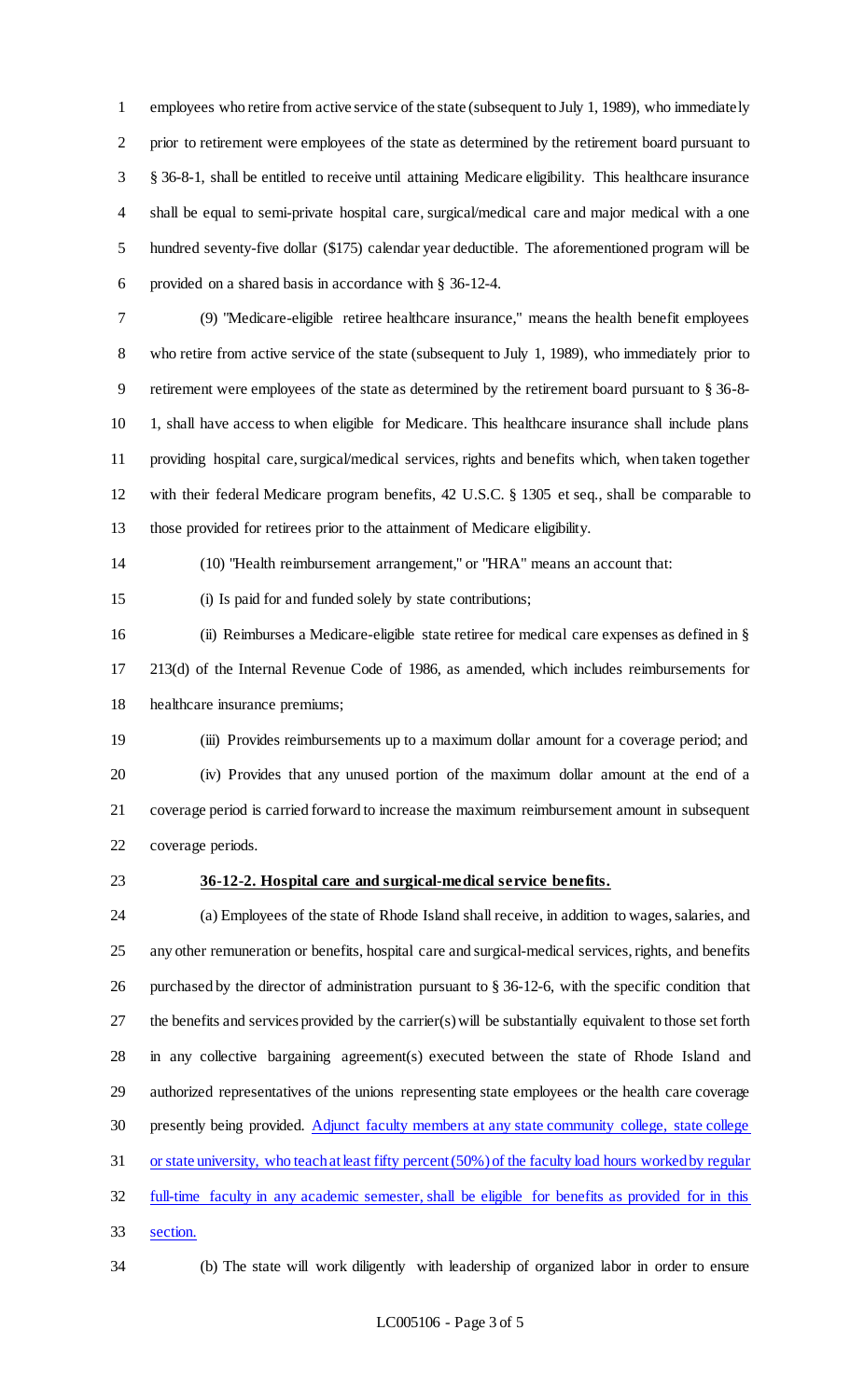- competitive, cost effective health care services for all employees of the state who may be eligible
- for those benefits.
- (c) Any new plan must accept pre-existing conditions for those individuals who will be covered by the new policy.
- (d) Part-time employees whose work week is less than twenty (20) hours a week may purchase the benefits set forth above. The employees shall pay the same rate for the benefits as the group rate paid by the state for the benefits. Payments for the benefits may be deducted in accordance with the provisions of § 36-12-3.
- 

SECTION 2. This act shall take effect upon passage.

======== LC005106 ========